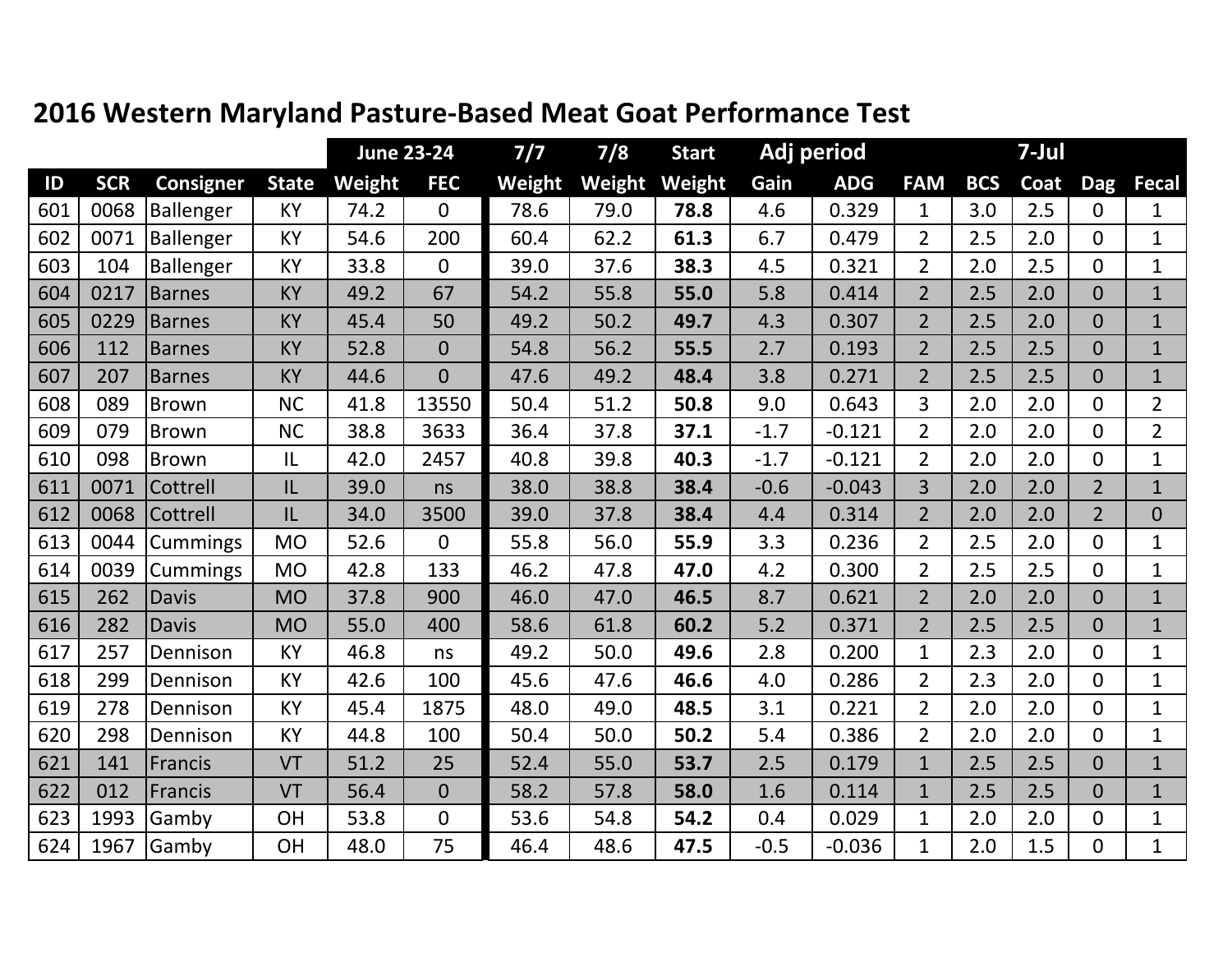|     |            |                    |              |        | <b>June 23-24</b> | 7/7           | 7/8    | <b>Start</b> | Adj period |            | 7-Jul          |            |      |                |                |
|-----|------------|--------------------|--------------|--------|-------------------|---------------|--------|--------------|------------|------------|----------------|------------|------|----------------|----------------|
| ID  | <b>SCR</b> | <b>Consigner</b>   | <b>State</b> | Weight | <b>FEC</b>        | <b>Weight</b> | Weight | Weight       | Gain       | <b>ADG</b> | <b>FAM</b>     | <b>BCS</b> | Coat | <b>Dag</b>     | <b>Fecal</b>   |
| 625 | 1994       | Gamby              | OH           | 54.6   | $\mathbf{0}$      | 51.0          | 51.8   | 51.4         | $-3.2$     | $-0.229$   | $\mathbf{1}$   | 2.0        | 2.0  | $\mathbf{0}$   | $\mathbf{1}$   |
| 626 | 0142       | Glover             | <b>MD</b>    | 56.4   | 5925              | 53.4          | 55.6   | 54.5         | $-1.9$     | $-0.136$   | $\overline{2}$ | 2.5        | 2.0  | $\Omega$       | $\mathbf{1}$   |
| 627 | 0143       | Glover             | <b>MD</b>    | 54.4   | 2825              | 52.4          | 52.8   | 52.6         | $-1.8$     | $-0.129$   | $\mathbf{1}$   | 2.5        | 2.0  | $\Omega$       | $\mathbf{1}$   |
| 628 | 0144       | Glover             | <b>MD</b>    | 48.2   | 175               | 48.0          | 48.8   | 48.4         | 0.2        | 0.014      | $\mathbf{1}$   | 2.5        | 2.0  | $\overline{0}$ | $\mathbf{1}$   |
| 629 | 0141       | Glover             | <b>MD</b>    | 79.2   | 1533              | 70.2          | 71.6   | 70.9         | $-8.3$     | $-0.593$   | $\mathbf{1}$   | 3.0        | 2.5  | $\Omega$       | $\mathbf{1}$   |
| 630 | 0146       | Glover             | <b>MD</b>    | 47.8   | 4525              | 46.8          | 46.0   | 46.4         | $-1.4$     | $-0.100$   | $\overline{2}$ | 2.3        | 2.0  | $\Omega$       | $\mathbf{1}$   |
| 631 | 0931       | Guffey             | <b>MO</b>    | 64.2   | 825               | 63.8          | 66.4   | 65.1         | 0.9        | 0.064      | $\mathbf{1}$   | 2.0        | 2.0  | $\Omega$       | $\mathbf{1}$   |
| 632 | 0917       | Guffey             | <b>MO</b>    | 55.8   | 175               | 51.6          | 52.6   | 52.1         | $-3.7$     | $-0.264$   | $\mathbf{1}$   | 2.5        | 2.0  | $\overline{0}$ | $\mathbf{1}$   |
| 633 | 0936       | Guffey             | <b>MO</b>    | 54.0   | 50                | 51.6          | 52.0   | 51.8         | $-2.2$     | $-0.157$   | $\mathbf 1$    | 2.0        | 2.0  | $\Omega$       | $\mathbf{1}$   |
| 634 | 050        | Jarrett            | <b>TN</b>    | 38.4   | 175               | 40.2          | 40.4   | 40.3         | 1.9        | 0.136      | $\overline{2}$ | 2.0        | 2.0  | $\overline{0}$ | $\mathbf{1}$   |
| 635 | 0008       | Wilson             | <b>AL</b>    | 42.8   | 1600              | 42.8          | 44.8   | 43.8         | 1.0        | 0.071      | $\overline{2}$ | 2.0        | 2.5  | $\overline{0}$ | $\mathbf{1}$   |
| 636 | 620        | Larr               | IN           | 51.8   | 120               | 57.4          | 59.6   | 58.5         | 6.7        | 0.479      | $\mathbf{1}$   | 2.5        | 2.0  | $\overline{0}$ | $\mathbf{1}$   |
| 637 | 630        | Larr               | IN           | 48.8   | 250               | 55.2          | 55.4   | 55.3         | 6.5        | 0.464      | $\mathbf{1}$   | 2.5        | 2.0  | $\Omega$       | $\mathbf{1}$   |
| 638 | 618        | Larr               | IN           | 44.0   | $\overline{0}$    | 52.0          | 52.2   | 52.1         | 8.1        | 0.579      | $\overline{2}$ | 2.5        | 2.0  | $\Omega$       | $\overline{1}$ |
| 639 | 726        | Loos               | L            | 59.0   | 250               | 59.4          | 60.6   | 60.0         | 1.0        | 0.071      | $\mathbf{1}$   | 2.5        | 2.0  | $\mathbf{1}$   | ns             |
| 640 | 721        | Loos               | L            | 57.2   | 600               | 63.0          | 62.2   | 62.6         | 5.4        | 0.386      | 1              | 2.5        | 2.0  | $\mathbf{0}$   | $\mathbf{1}$   |
| 641 | 720        | Loos               | L            | 56.6   | 67                | 62.4          | 61.6   | 62.0         | 5.4        | 0.386      | $\overline{2}$ | 2.5        | 2.0  | $\Omega$       | $\mathbf 1$    |
| 642 | 016        | Loyd               | <b>NC</b>    | 66.4   | 143               | 59.2          | 59.8   | 59.5         | $-6.9$     | $-0.493$   | $\mathbf{1}$   | 2.0        | 2.0  | $\overline{0}$ | ns             |
| 643 | 023        | Loyd               | <b>NC</b>    | 48.4   | $\overline{0}$    | 42.8          | 43.6   | 43.2         | $-5.2$     | $-0.371$   | $\overline{2}$ | 1.5        | 2.0  | $\overline{0}$ | $\overline{3}$ |
| 644 | R083       | Maynard<br>Dishman | <b>TN</b>    | 44.4   | 600               | 50.4          | 49.4   | 49.9         | 5.5        | 0.393      | $\mathbf{1}$   | 2.0        | 2.0  | $\overline{0}$ | $\mathbf{1}$   |
| 645 | R049       | Maynard<br>Dishman | <b>TN</b>    | 44.0   | 4300              | 44.0          | 45.2   | 44.6         | 0.6        | 0.043      | $\overline{2}$ | 2.0        | 2.0  | $\overline{0}$ | $\mathbf{1}$   |
| 646 | 113        | Mulhall            | <b>KY</b>    | 51.6   | ns                | 57.6          | 59.4   | 58.5         | 6.9        | 0.493      | $\mathbf{1}$   | 2.0        | 2.0  | $\overline{0}$ | $\mathbf{1}$   |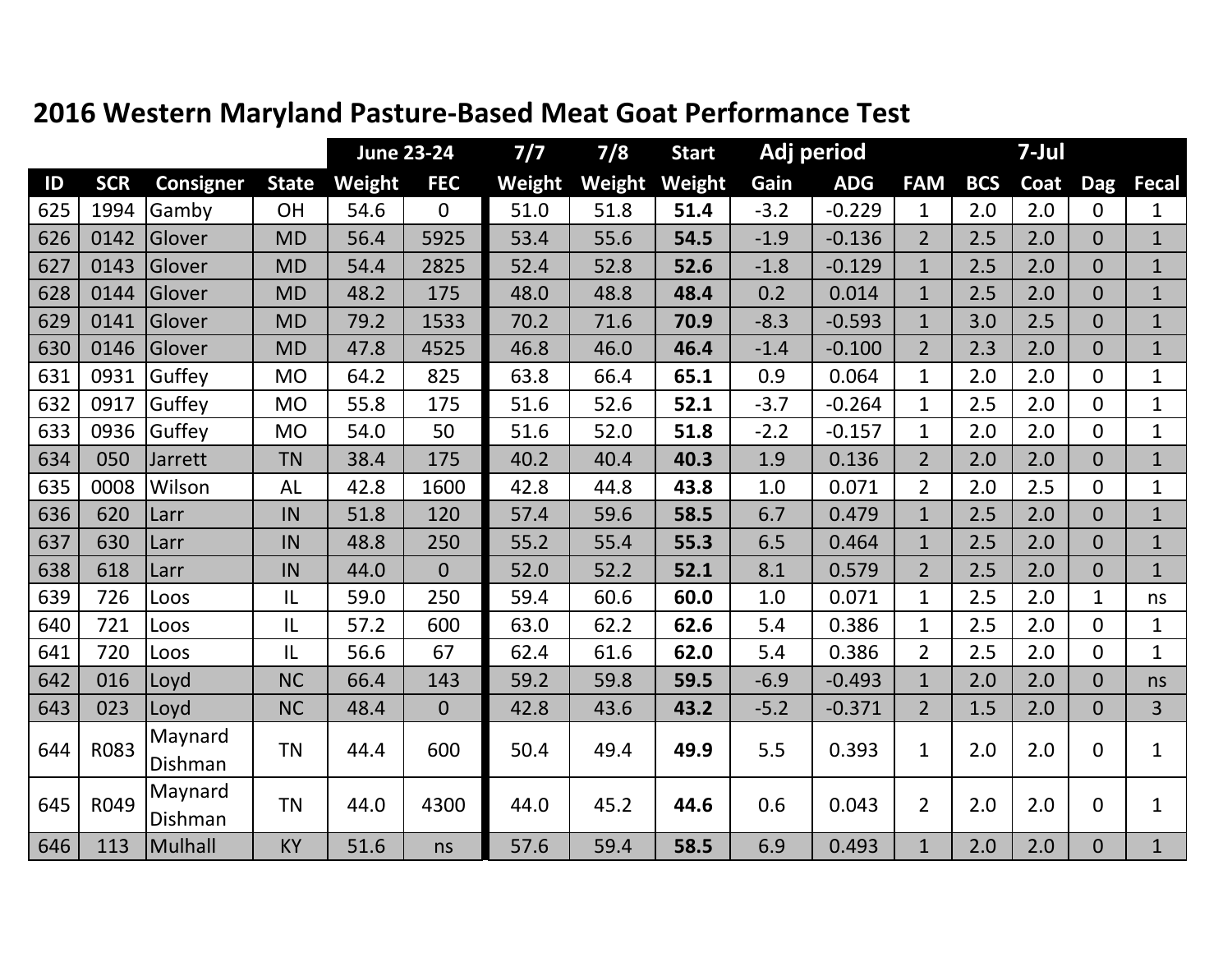|     |            |                  |              |        | <b>June 23-24</b> | 7/7           | 7/8    | <b>Start</b> | Adj period |            | 7-Jul          |            |      |                |                |
|-----|------------|------------------|--------------|--------|-------------------|---------------|--------|--------------|------------|------------|----------------|------------|------|----------------|----------------|
| ID  | <b>SCR</b> | <b>Consigner</b> | <b>State</b> | Weight | <b>FEC</b>        | <b>Weight</b> | Weight | Weight       | Gain       | <b>ADG</b> | <b>FAM</b>     | <b>BCS</b> | Coat | <b>Dag</b>     | <b>Fecal</b>   |
| 647 | 117        | Mulhall          | KY           | 49.4   | ns                | 58.2          | 60.0   | 59.1         | 9.7        | 0.693      | $\mathbf{1}$   | 2.5        | 2.0  |                | $\mathbf{1}$   |
| 648 | 3747       | Murphy           | <b>NJ</b>    | 68.6   | $\mathbf{0}$      | 66.2          | 67.6   | 66.9         | $-1.7$     | $-0.121$   | $\mathbf{1}$   | 2.5        | 2.0  | $\Omega$       | $\mathbf{1}$   |
| 649 | 4047       | Murphy           | <b>NJ</b>    | 61.6   | $\overline{0}$    | 59.6          | 60.2   | 59.9         | $-1.7$     | $-0.121$   | 1              | 2.5        | 2.0  | $\Omega$       | $\mathbf{1}$   |
| 650 | F200       | Murphy           | <b>NJ</b>    | 75.6   | $\overline{0}$    | 73.8          | 75.0   | 74.4         | $-1.2$     | $-0.086$   | 1              | 2.0        | 2.0  | $\Omega$       | $\mathbf{1}$   |
| 651 | F167       | Murphy           | <b>NJ</b>    | 53.2   | $\mathbf 0$       | 54.6          | 57.4   | 56.0         | 2.8        | 0.200      | 1              | 2.3        | 2.0  | $\overline{0}$ | $\mathbf{1}$   |
| 652 | 1623       | Nelson           | <b>MD</b>    | 43.4   | $\overline{0}$    | 45.8          | 47.0   | 46.4         | 3.0        | 0.214      | $\overline{2}$ | 2.5        | 2.0  | $\overline{0}$ | $\mathbf{1}$   |
| 653 | 1604       | Nelson           | <b>MD</b>    | 41.2   | 40                | 39.8          | 41.0   | 40.4         | $-0.8$     | $-0.057$   | $\overline{2}$ | 2.3        | 2.0  | $\Omega$       | $\overline{1}$ |
| 654 | 1610       | Nelson           | <b>MD</b>    | 46.8   | 50                | 50.2          | 49.0   | 49.6         | 2.8        | 0.200      | $\overline{2}$ | 2.3        | 2.0  | $\Omega$       | $\mathbf{1}$   |
| 655 | 0441       | Patrick          | KY           | 50.2   | 3475              | 52.2          | 53.6   | 52.9         | 2.7        | 0.193      | 2              | 2.0        | 2.0  | $\overline{0}$ | $\overline{2}$ |
| 656 | 0470       | Patrick          | KY           | 57.8   | 750               | 59.0          | 58.8   | 58.9         | 1.1        | 0.079      | $\overline{2}$ | 2.0        | 2.0  | $\Omega$       | $\mathbf{1}$   |
| 657 | 0450       | Patrick          | <b>KY</b>    | 53.7   | 100               | 54.4          | 54.2   | 54.3         | 0.6        | 0.043      | 3              | 2.5        | 2.0  | $\mathbf{1}$   | $\mathbf{1}$   |
| 658 | 1001       | Payne            | OK           | 42.0   | $\overline{0}$    | 40.8          | 42.2   | 41.5         | $-0.5$     | $-0.036$   | $\mathbf{1}$   | 2.0        | 2.0  | $\overline{0}$ | $\mathbf{1}$   |
| 659 | 1070       | Payne            | OK           | 38.1   | 120               | 36.6          | 36.8   | 36.7         | $-1.4$     | $-0.100$   | $\overline{2}$ | 2.0        | 2.5  | $\Omega$       | $\mathbf{1}$   |
| 660 | 1244       | Payne            | OK           | 42.0   | $\mathbf 0$       | 43.0          | 42.4   | 42.7         | 0.7        | 0.050      | $\overline{2}$ | 2.5        | 2.0  | $\Omega$       | $\overline{1}$ |
| 661 | 1611       | Peters           | <b>NC</b>    | 42.8   | ns                | 42.8          | 41.0   | 41.9         | $-0.9$     | $-0.064$   | $\overline{2}$ | 2.0        | 2.0  | $\Omega$       | $\mathbf{1}$   |
| 662 | 1639       | Peters           | <b>NC</b>    | 52.2   | 0.0               | 54.6          | 54.0   | 54.3         | 2.1        | 0.150      | $\mathbf{1}$   | 2.0        | 2.0  | $\Omega$       | $\mathbf{1}$   |
| 663 | 1609       | Peters           | <b>NC</b>    | 42.8   | 0.0               | 43.0          | 44.2   | 43.6         | 0.8        | 0.057      | $\mathbf{1}$   | 2.0        | 2.0  | $\Omega$       | ns             |
| 664 | 1603       | Peters           | <b>NC</b>    | 47.6   | 0.0               | 46.6          | 47.4   | 47.0         | $-0.6$     | $-0.043$   | 1              | 2.0        | 2.0  | $\Omega$       | 1              |
| 665 | 1649       | Pinneo           | <b>KS</b>    | 57.6   | 300               | 60.0          | 61.0   | 60.5         | 2.9        | 0.207      | $\mathbf{1}$   | 2.5        | 2.0  | $\overline{0}$ | $\mathbf{1}$   |
| 666 | 1779       | Pinneo           | <b>KS</b>    | 43.0   | 67                | 44.4          | 45.0   | 44.7         | 1.7        | 0.121      | $\overline{2}$ | 2.5        | 2.0  | $\overline{0}$ | $\mathbf{1}$   |
| 667 | 1723       | Pinneo           | <b>KS</b>    | 54.2   | 133               | 51.0          | 52.8   | 51.9         | $-2.3$     | $-0.164$   | $\overline{2}$ | 2.0        | 2.0  | $\Omega$       | $\overline{1}$ |
| 668 | 0027       | Pritchett        | <b>AL</b>    | 42.2   | 325               | 48.4          | 46.0   | 47.2         | 5.0        | 0.357      | $\overline{2}$ | 2.0        | 2.0  | $\Omega$       | $\mathbf{1}$   |
| 669 | 0026       | Pritchett        | <b>AL</b>    | 47.6   | 350               | 53.2          | 55.8   | 54.5         | 6.9        | 0.493      | $\mathbf 1$    | 2.5        | 2.0  | $\mathbf 0$    | $\mathbf{1}$   |
| 670 | 0007       | Purich           | VT           | 39.8   | $\overline{0}$    | 40.6          | 41.4   | 41.0         | 1.2        | 0.086      | $\overline{2}$ | 2.5        | 2.5  | $\overline{0}$ | $\mathbf{1}$   |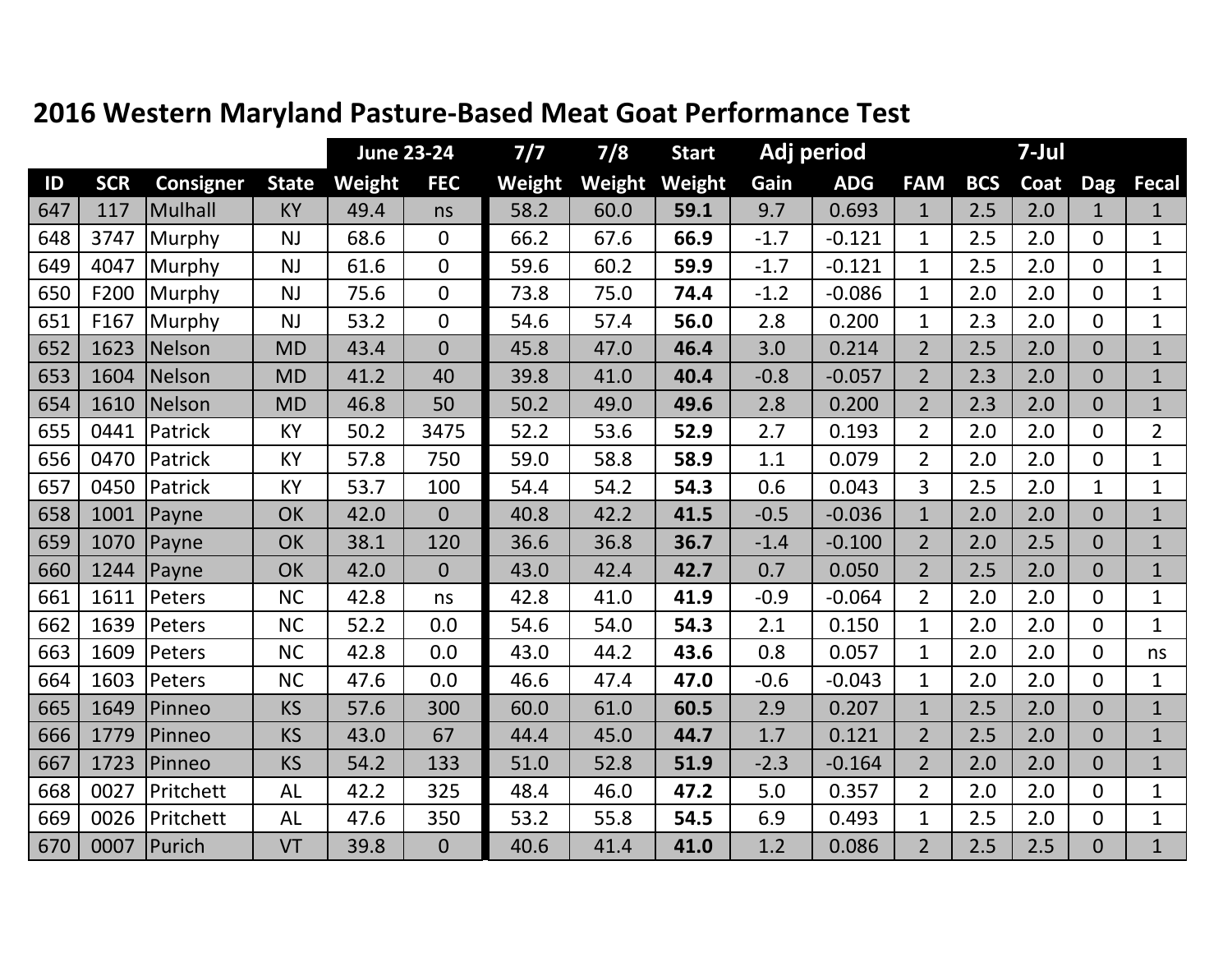|     |            |                    |              |        | <b>June 23-24</b> | $7/7$  | 7/8    | <b>Start</b> | Adj period |            | 7-Jul          |            |      |                |                |
|-----|------------|--------------------|--------------|--------|-------------------|--------|--------|--------------|------------|------------|----------------|------------|------|----------------|----------------|
| ID  | <b>SCR</b> | <b>Consigner</b>   | <b>State</b> | Weight | <b>FEC</b>        | Weight | Weight | Weight       | Gain       | <b>ADG</b> | <b>FAM</b>     | <b>BCS</b> | Coat | <b>Dag</b>     | <b>Fecal</b>   |
| 671 | 0008       | Purch              | VT           | 33.6   | $\overline{0}$    | 37.8   | 39.2   | 38.5         | 4.9        | 0.350      | $\mathbf{1}$   | 2.0        | 2.5  | $\overline{0}$ | $\mathbf{1}$   |
| 672 | 1251       | Renick             | <b>WV</b>    | 40.0   | $\mathbf{0}$      | 39.4   | 38.8   | 39.1         | $-0.9$     | $-0.064$   | $\mathbf{1}$   | 2.3        | 2.0  | $\Omega$       | $\overline{2}$ |
| 673 | 1040       | Renick             | <b>WV</b>    | 35.2   | $\overline{0}$    | 35.2   | 36.4   | 35.8         | 0.6        | 0.043      | $\overline{3}$ | 2.0        | 2.0  | $\Omega$       | $\mathbf{1}$   |
| 675 | 112        | <b>Sharp</b>       | <b>KY</b>    | 38.0   | 67                | 38.0   | 38.6   | 38.3         | 0.3        | 0.021      | $\overline{2}$ | 2.0        | 2.0  | $\Omega$       | $\overline{1}$ |
| 676 | 113        | <b>Sharp</b>       | <b>KY</b>    | 36.2   | $\overline{0}$    | 40.4   | 40.0   | 40.2         | 4.0        | 0.286      | $\overline{2}$ | 2.3        | 2.0  | $\Omega$       | $\mathbf{1}$   |
| 677 | 112        | Slavens            | <b>KS</b>    | 39.8   | 100               | 43.0   | 45.2   | 44.1         | 4.3        | 0.307      | $\overline{2}$ | 2.0        | 2.0  | $\Omega$       | $\mathbf{1}$   |
| 678 | 117        | Slavens            | KS           | 43.4   | $\mathbf{0}$      | 47.6   | 48.4   | 48.0         | 4.6        | 0.329      | $\overline{2}$ | 2.5        | 2.0  | $\Omega$       | $\mathbf{1}$   |
| 679 | 118        | Slavens            | <b>KS</b>    | 39.4   | $\Omega$          | 45.8   | 46.6   | 46.2         | 6.8        | 0.486      | $\overline{2}$ | 2.0        | 2.0  | $\Omega$       | $\mathbf{1}$   |
| 681 | 835        | Smith              | <b>VA</b>    | 43.6   | 275               | 46.0   | 46.2   | 46.1         | 2.5        | 0.179      | $\overline{2}$ | 2.3        | 2.0  | $\Omega$       | $\mathbf{1}$   |
| 682 | 830        | Smith              | <b>VA</b>    | 51.0   | 50                | 52.0   | 52.0   | 52.0         | 1.0        | 0.071      | $\overline{2}$ | 2.0        | 2.0  | $\Omega$       | $\overline{2}$ |
| 683 | 838        | Smith              | <b>VA</b>    | 46.0   | $\overline{0}$    | 46.0   | 47.4   | 46.7         | 0.7        | 0.050      | $\overline{2}$ | 2.0        | 2.0  | $\overline{0}$ | $\overline{2}$ |
| 684 | 1629       | <b>Torrens</b>     | <b>NC</b>    | 56.8   | 50                | 58.6   | 63.2   | 60.9         | 4.1        | 0.293      | $\mathbf{1}$   | 2.5        | 2.0  | $\Omega$       | $\mathbf{1}$   |
| 685 | 1618       | <b>Torrens</b>     | <b>NC</b>    | 45.8   | 25                | 48.6   | 49.2   | 48.9         | 3.1        | 0.221      | $\overline{2}$ | 2.3        | 2.0  | $\Omega$       | $\overline{1}$ |
| 686 | 081        | Weber              | IL           | 46.0   | 4857              | 48.8   | 51.4   | 50.1         | 4.1        | 0.293      | $\mathbf{1}$   | 2.5        | 2.0  | $\Omega$       | $\mathbf{1}$   |
| 687 | 070        | Weber              | IL           | 42.6   | $\overline{0}$    | 49.2   | 52.4   | 50.8         | 8.2        | 0.586      | $\mathbf{1}$   | 2.0        | 2.0  | $\Omega$       | $\mathbf{1}$   |
| 688 | 103        | Weber              | IL           | 38.6   | ns                | 42.0   | 41.0   | 41.5         | 2.9        | 0.207      | $\overline{2}$ | 2.5        | 2.0  | 2 <sup>1</sup> | $\mathbf{1}$   |
| 689 | 0072       | Whelan             | <b>KY</b>    | 37.6   | 40                | 45.6   | 46.2   | 45.9         | 8.3        | 0.593      | $\overline{2}$ | 2.0        | 2.0  | $\Omega$       | $\mathbf{1}$   |
| 690 | 0056       | Whelan             | KY           | 42.8   | 675               | 45.6   | 46.8   | 46.2         | 3.4        | 0.243      | $\overline{2}$ | 2.0        | 2.0  | $\Omega$       | $\mathbf{1}$   |
| 691 | 0059       | Whelan             | KY           | 36.4   | 14425             | 40.6   | 40.8   | 40.7         | 4.3        | 0.307      | $\overline{2}$ | 2.0        | 2.0  | $\Omega$       | $\mathbf{1}$   |
| 692 | 0102       | Wilborn            | <b>AL</b>    | na     | 325               | 31.8   | 33.0   | 32.4         | na         | na         | $\overline{2}$ | 2.0        | 2.0  | $\overline{0}$ | $\mathbf{1}$   |
| 693 | 0101       | Wilborn            | <b>AL</b>    | 32.6   | 286               | 33.2   | 34.2   | 33.7         | 1.1        | 0.079      | $\overline{2}$ | 2.0        | 2.0  | $\overline{0}$ | $\mathbf{1}$   |
| 694 | 0103       | Wilborn            | <b>AL</b>    | 41.4   | 600               | 42.8   | 43.0   | 42.9         | 1.5        | 0.107      | $\overline{2}$ | 2.0        | 2.0  | $\Omega$       | $\overline{1}$ |
| 696 | 0007       | Winingeal<br>White | <b>MO</b>    | 38.0   | 3475              | 40.0   | 41.0   | 40.5         | 2.5        | 0.179      | $\overline{2}$ | 2.0        | 2.0  | $\Omega$       | $\mathbf{1}$   |